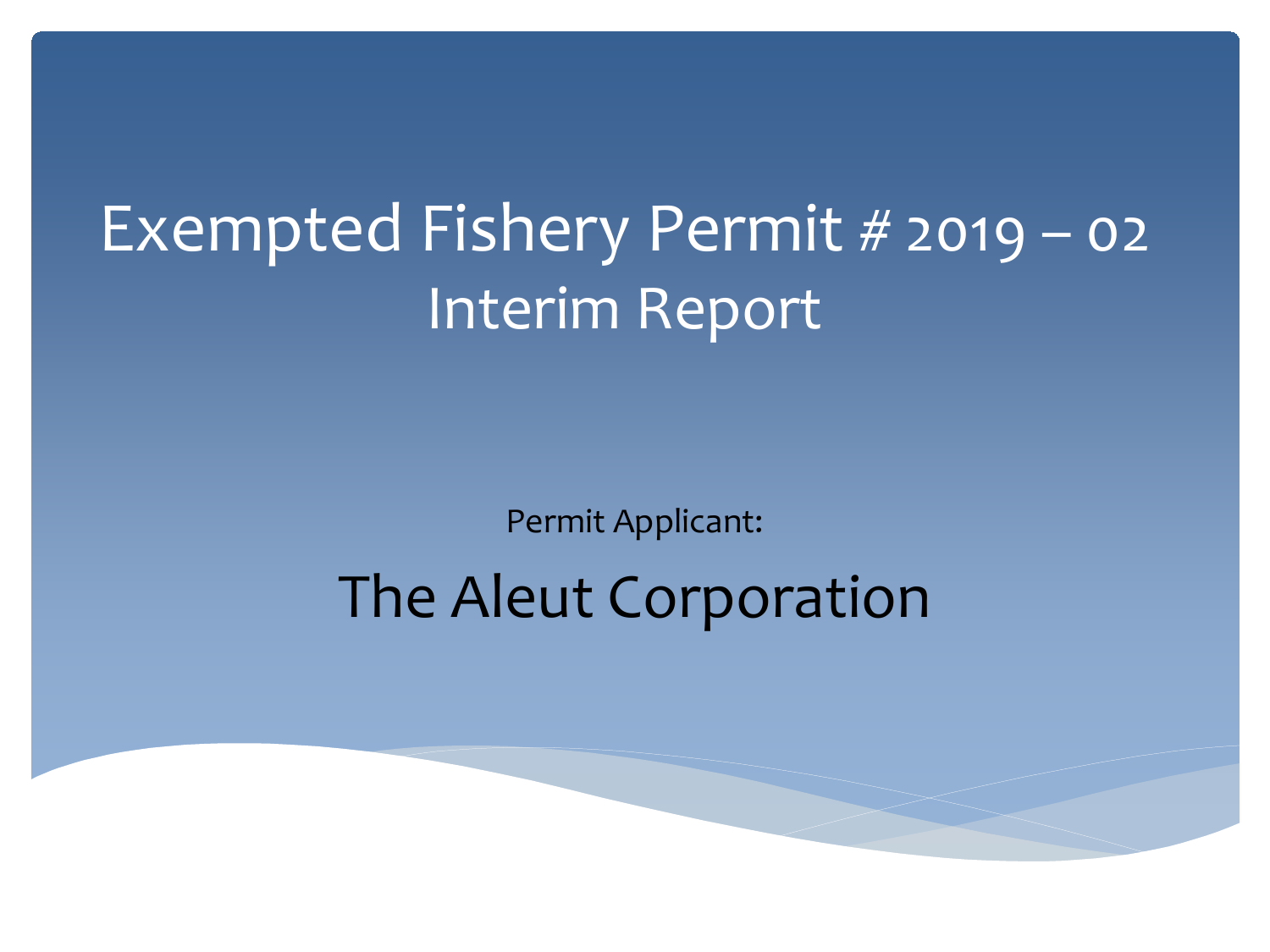### Purpose:

To test an alternative management framework for limiting POP bycatch in the AI pollock fishery that may provide an opportunity for the Aleut Corporation to develop an economically viable AI pollock fishery

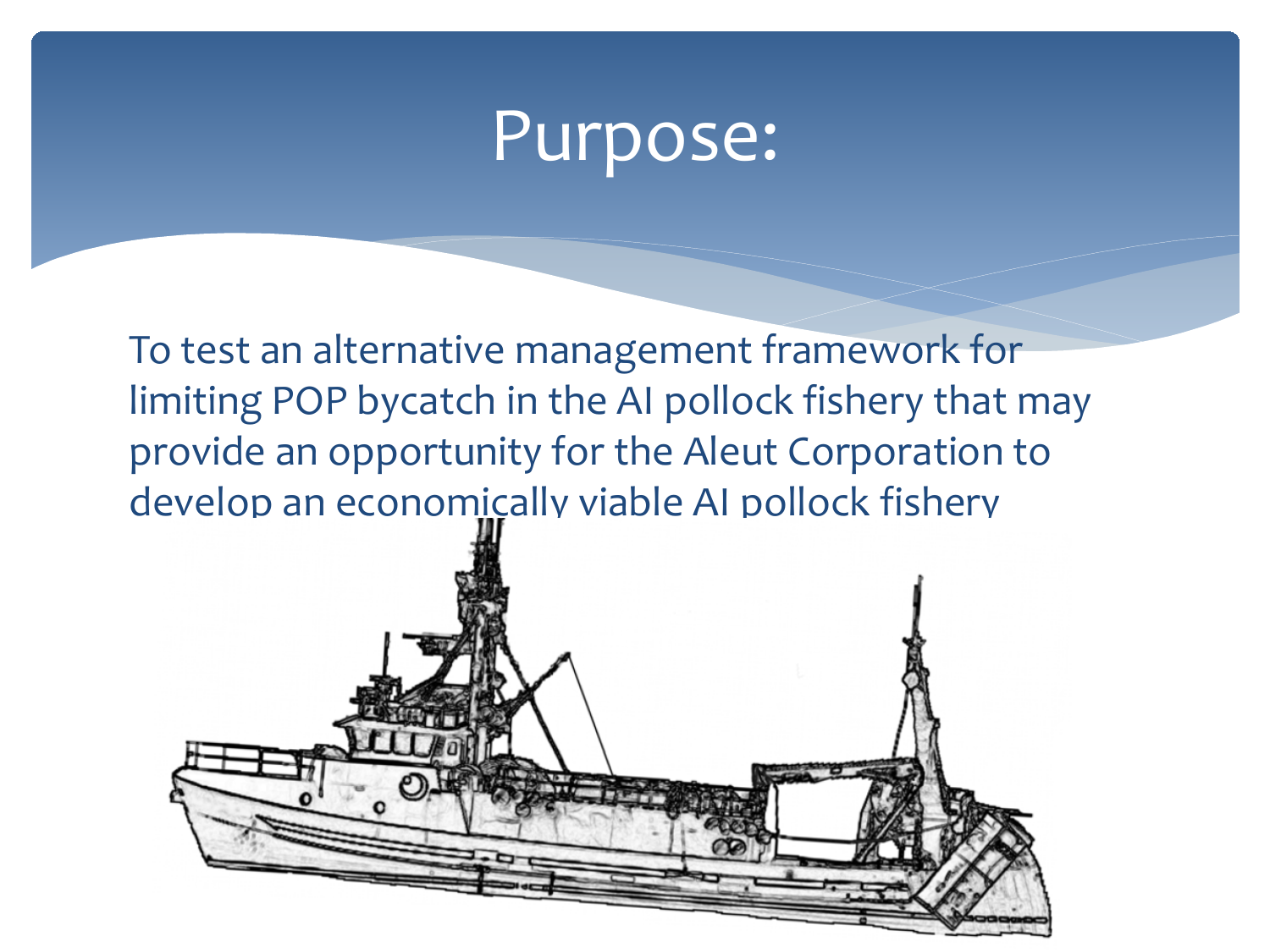## GOALS:

- ∗ Prosecuting the Aleut Corporation's AI pollock allocation while testing methods to minimize POP catch.
- ∗ Limiting POP waste in a fully prosecuted AI pollock fishery through full retention and accounting of POP bycatch while limiting of overall POP catch to 500 tons.
- ∗ Improving safety at sea by reducing the amount of time necessary to stow catch by eliminating the need to sort POP from the catch on deck.
- ∗ Gathering relevant data on timing and location of POP bycatch during the EFP AI pollock fishery that may be examined for correlations to determine means of reducing bycatch rates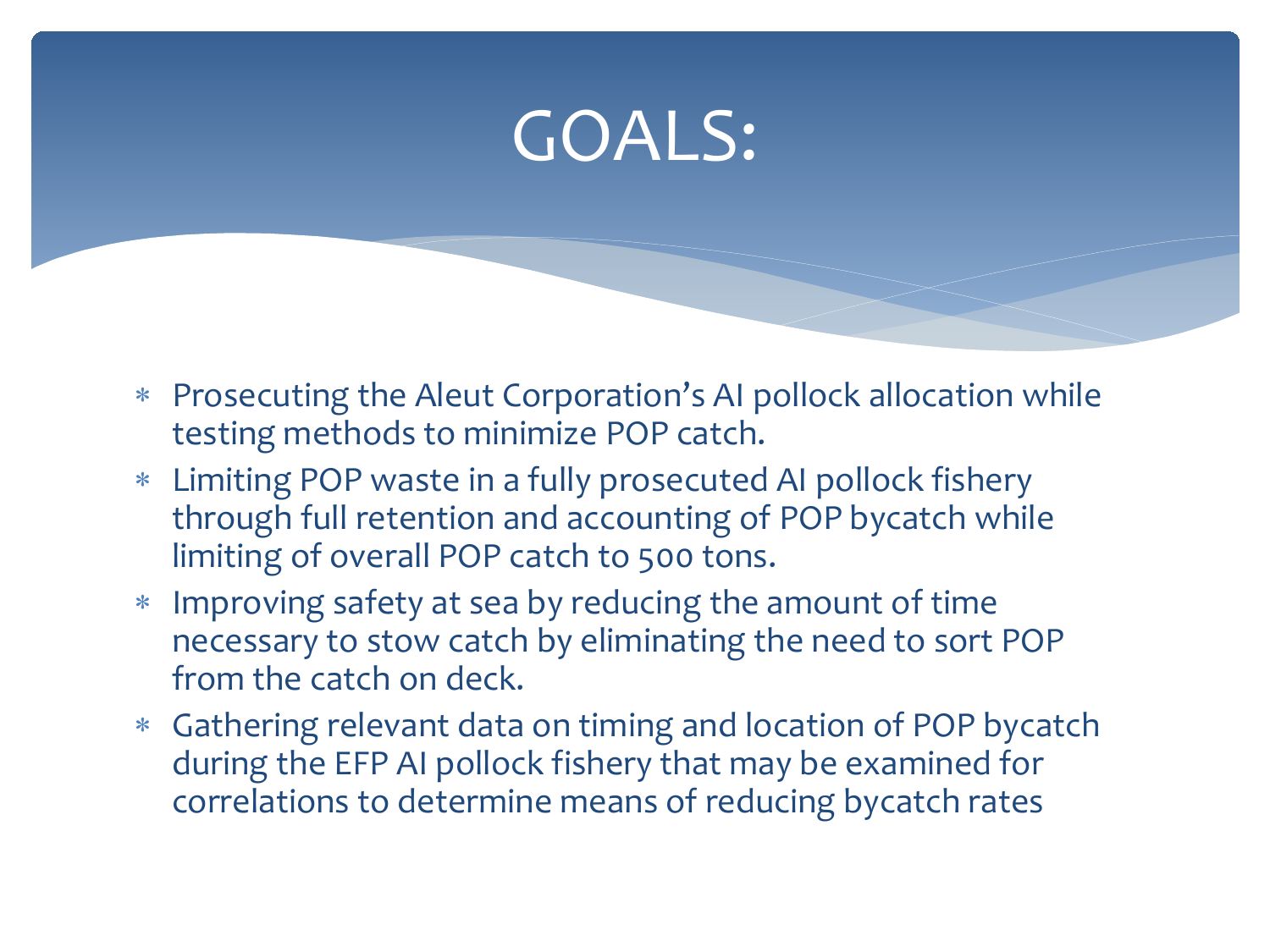### Pollock Fishing Locations NW of Atka During the 1990's POP was <1% of the catch

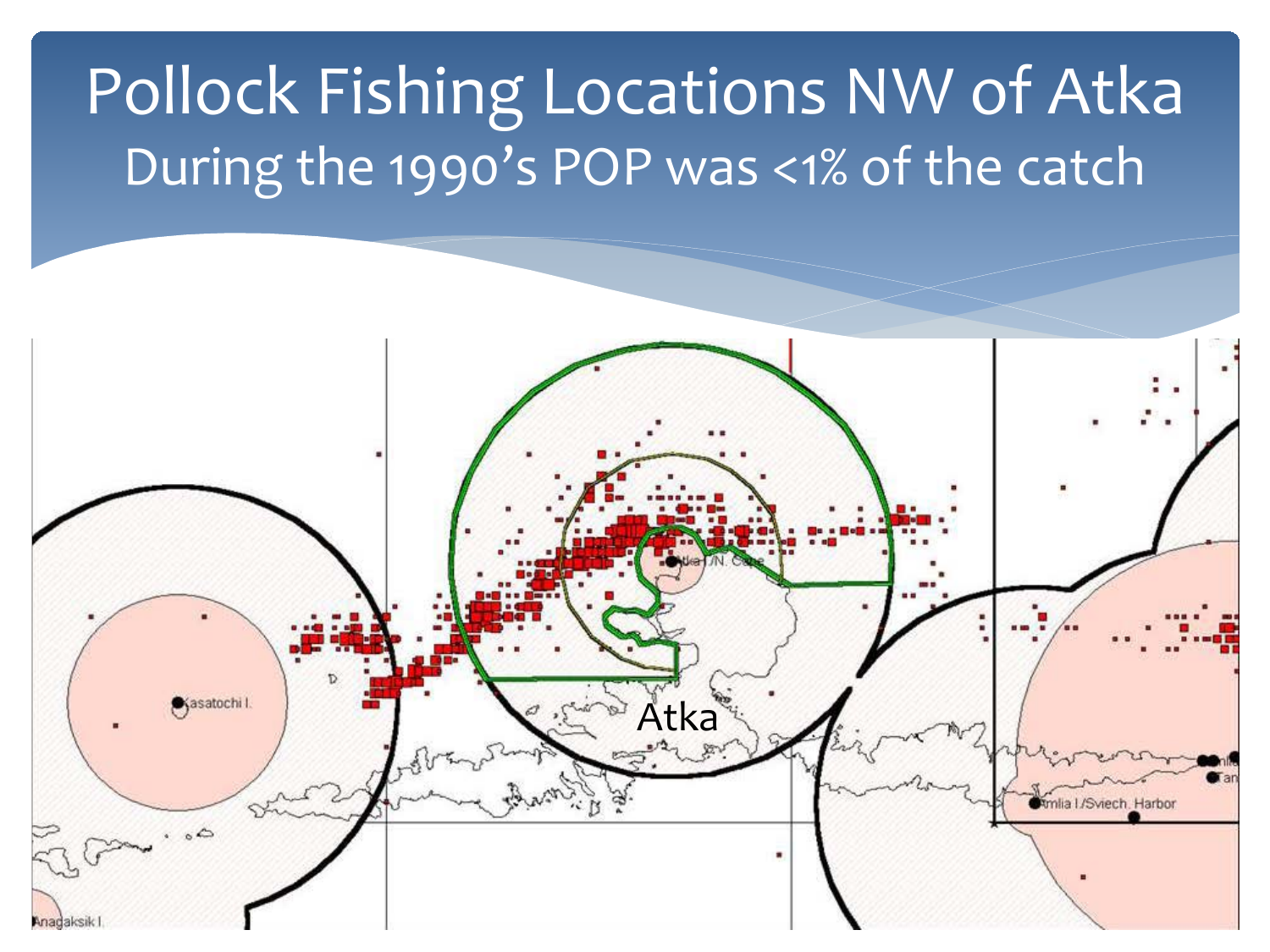#### AICASS Study Area 2006-2008 POP ranged from 7% in 2006 to 21% in 2008

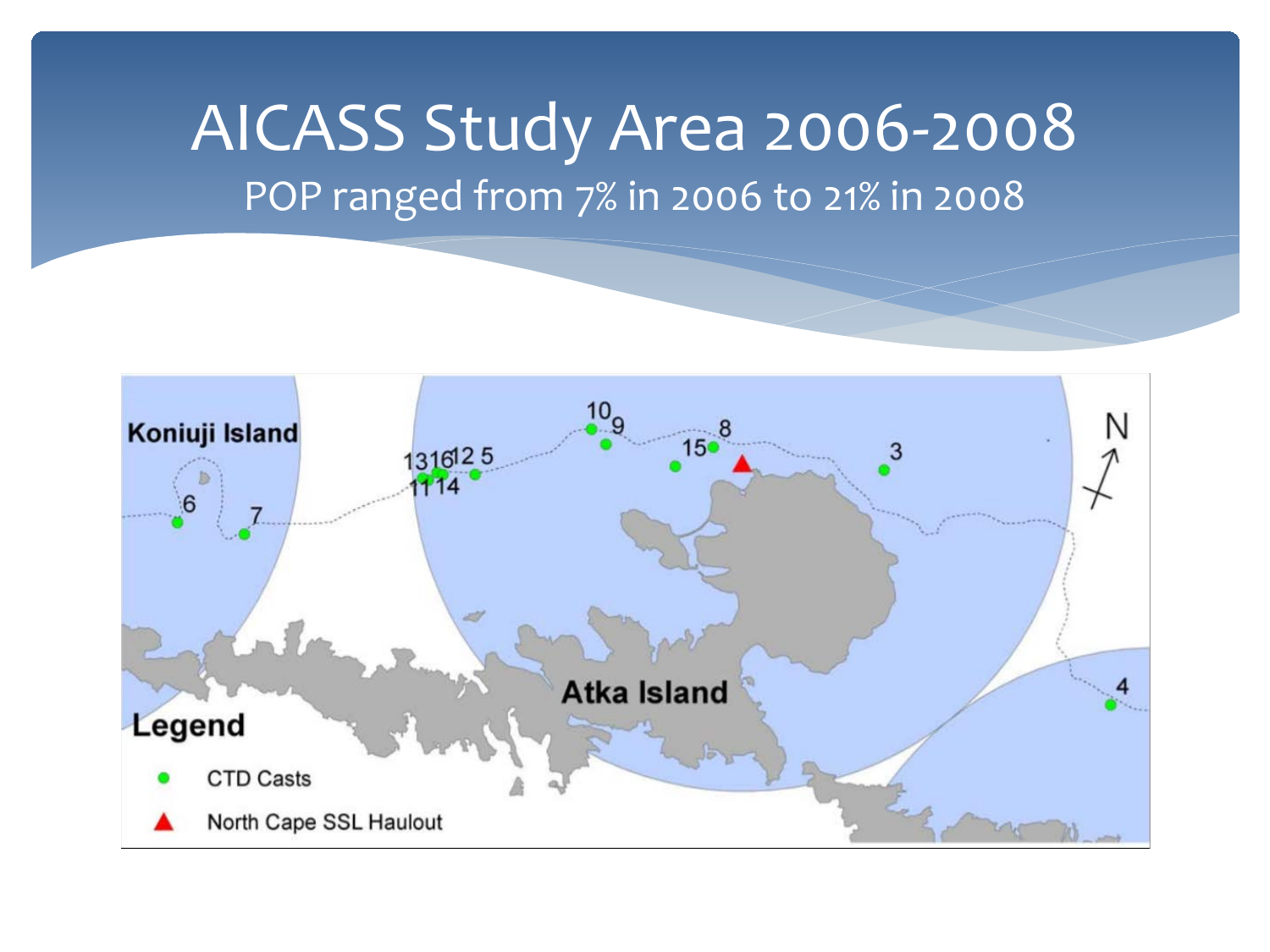# 2019 EFP Tow Locations POP ranged from 3% to 95% and averaged 37%

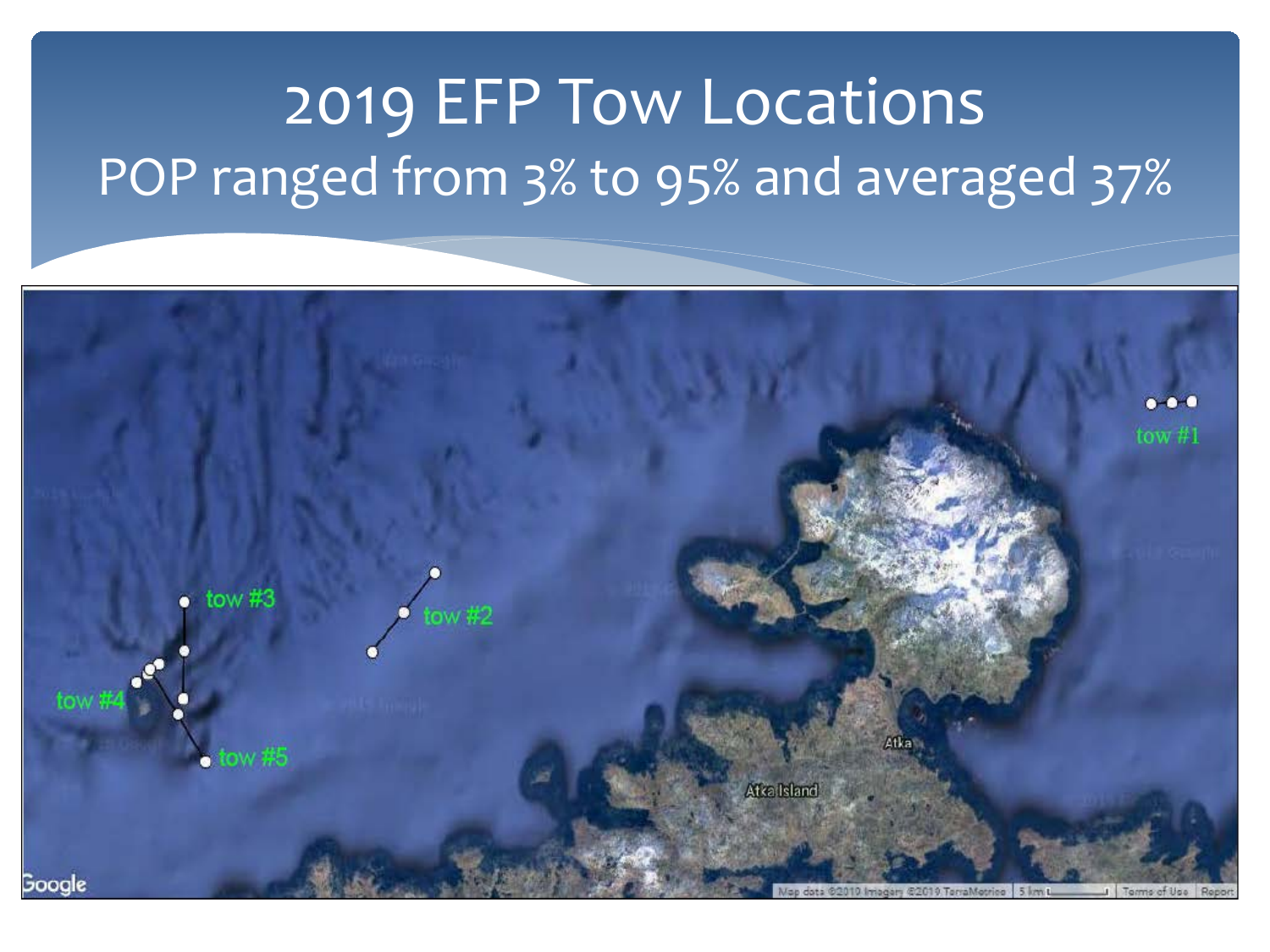| <b>Captain's Estimates for Hauls EFP1 to EFP5</b> |                          |                     |                      |                     |                  |
|---------------------------------------------------|--------------------------|---------------------|----------------------|---------------------|------------------|
|                                                   |                          | POP as % of         | POP as % of          | POP as % of         | POP Wt.          |
|                                                   |                          | <b>Total Wt. at</b> | <b>Total Wt. at</b>  | <b>Total Wt. at</b> | estimate         |
| <b>Haul Number</b>                                | <b>Hail Weight LBS</b>   | Set                 | <b>Haulback</b>      | on deck             | based on deck    |
| MM 47 - EFP1                                      | 4,000                    | 10%                 | 50%                  | 100%                | 4,000            |
| MM 48 - EFP2                                      | 90,000                   | 10%                 | 15%                  | 100%                | 90,000           |
| MM 49 - EFP3                                      | 160,000                  | 15%                 | 15%                  | 10%                 | 16,000           |
| MM 50 - EFP4                                      | 500                      | 10%                 | 30%                  | 30%                 | 150              |
| MM 51 - EFP5                                      | 10,000                   | 10%                 | 10%                  | 10%                 | 1,000            |
| <b>Total (in lbs)</b>                             | 264,500                  |                     |                      | 42%                 | 111,150          |
|                                                   |                          |                     |                      |                     |                  |
| Fish Ticket Data for Hauls EFP1 to EFP5           |                          |                     |                      |                     |                  |
|                                                   | <b>Total Fish Ticket</b> | <b>Fish Ticket</b>  | <b>Fish Ticket</b>   | POP as % of         | POP as % of      |
| Fish ticket #                                     | Wt.                      | Pollock Wt.         | POP Wt.              | Pollock Wt.         | <b>Total Wt.</b> |
| E19-089954                                        |                          |                     |                      |                     |                  |
| E19-089954                                        |                          |                     |                      |                     |                  |
| E19-089954                                        | 234,329                  | 143,991             | 90,338               | 63%                 | 39%              |
| E19-090252                                        |                          |                     |                      |                     |                  |
| E19-090252                                        | 13,081                   | 10,769              | 2,312                | 21%                 | 18%              |
| <b>Total (in lbs)</b>                             | 247,410                  | 154,760             | 92,650               | 60%                 | 37%              |
|                                                   |                          |                     |                      |                     |                  |
| <b>Observer Extrapolation by Haul</b>             |                          |                     |                      |                     |                  |
|                                                   | <b>Total Fmp</b>         |                     | <b>Pacific Ocean</b> | POP as % of         | POP as % of      |
| <b>Haul Number</b>                                | Groundfish Wt.           | <b>Pollock Wt</b>   | <b>Perch Wt</b>      | Pollock Wt.         | <b>Total Wt.</b> |
| MM 47 - EFP1                                      | 1.8                      | 0.2                 | 1.6                  | 994%                | 91%              |
| MM 48 - EFP2                                      | 43.1                     | 2.1                 | 41.0                 | 1952%               | 95%              |
| <b>IM 49 - EFP3</b>                               | 74.8                     | 69.3                | 5.6                  | 8%                  | 7 <sup>9</sup>   |
| <b>MM 50 - EFP4</b>                               | 0.2                      | 0.1                 | 0.1                  | 92%                 | 48%              |
| <b>MM 51 - EFP5</b>                               | 4.5                      | 4.4                 | 0.1                  | 3%                  | 3%               |
| <b>Total (in lbs)</b>                             | 274,495                  | 167,681             | 106,813              | 64%                 | 39%              |